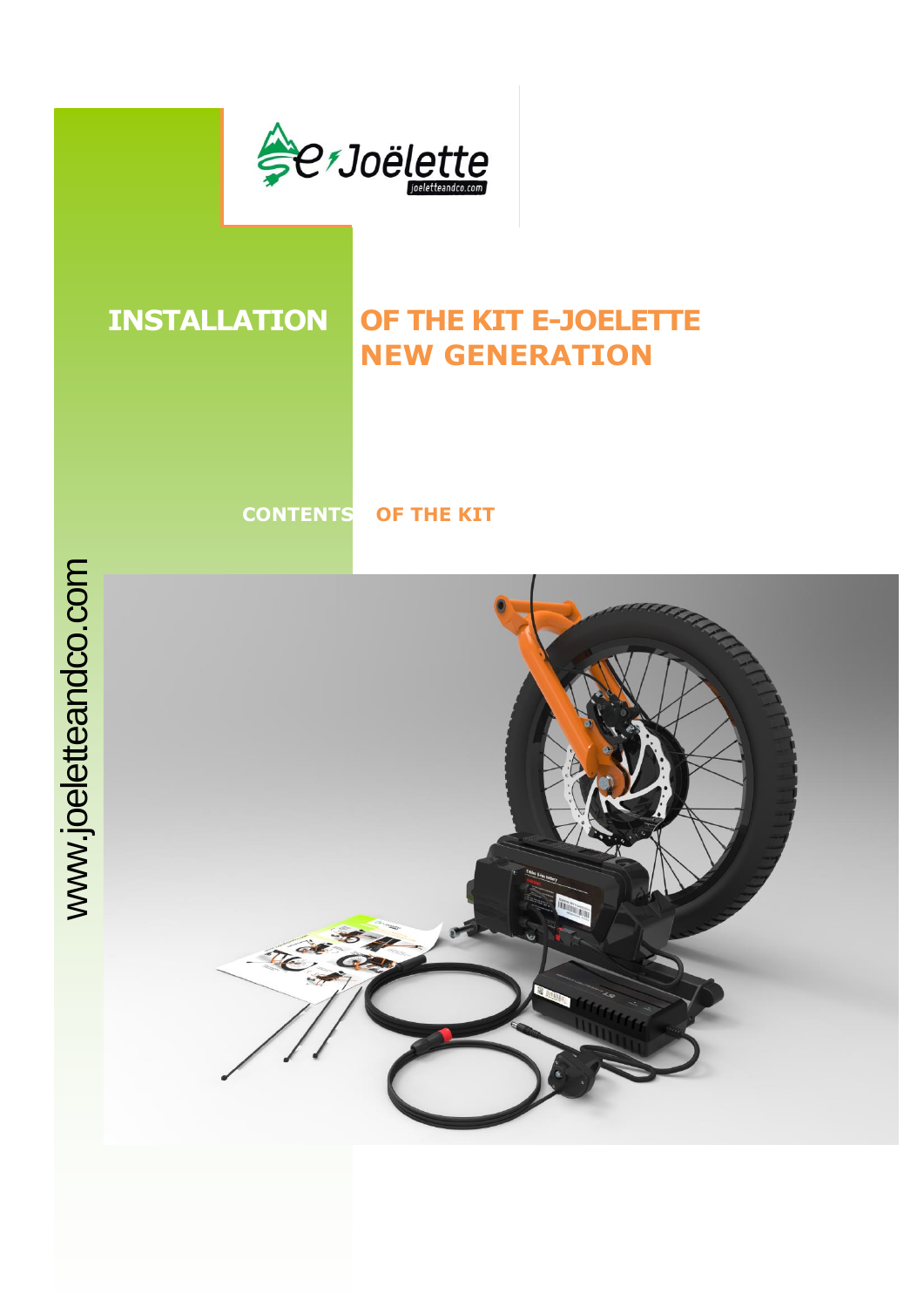



**REMOVE ALL OF THE CLIPS THAT IMMOBILIZE THE BREAK HOSE (EXCEPT ON THE SWINGARM)**



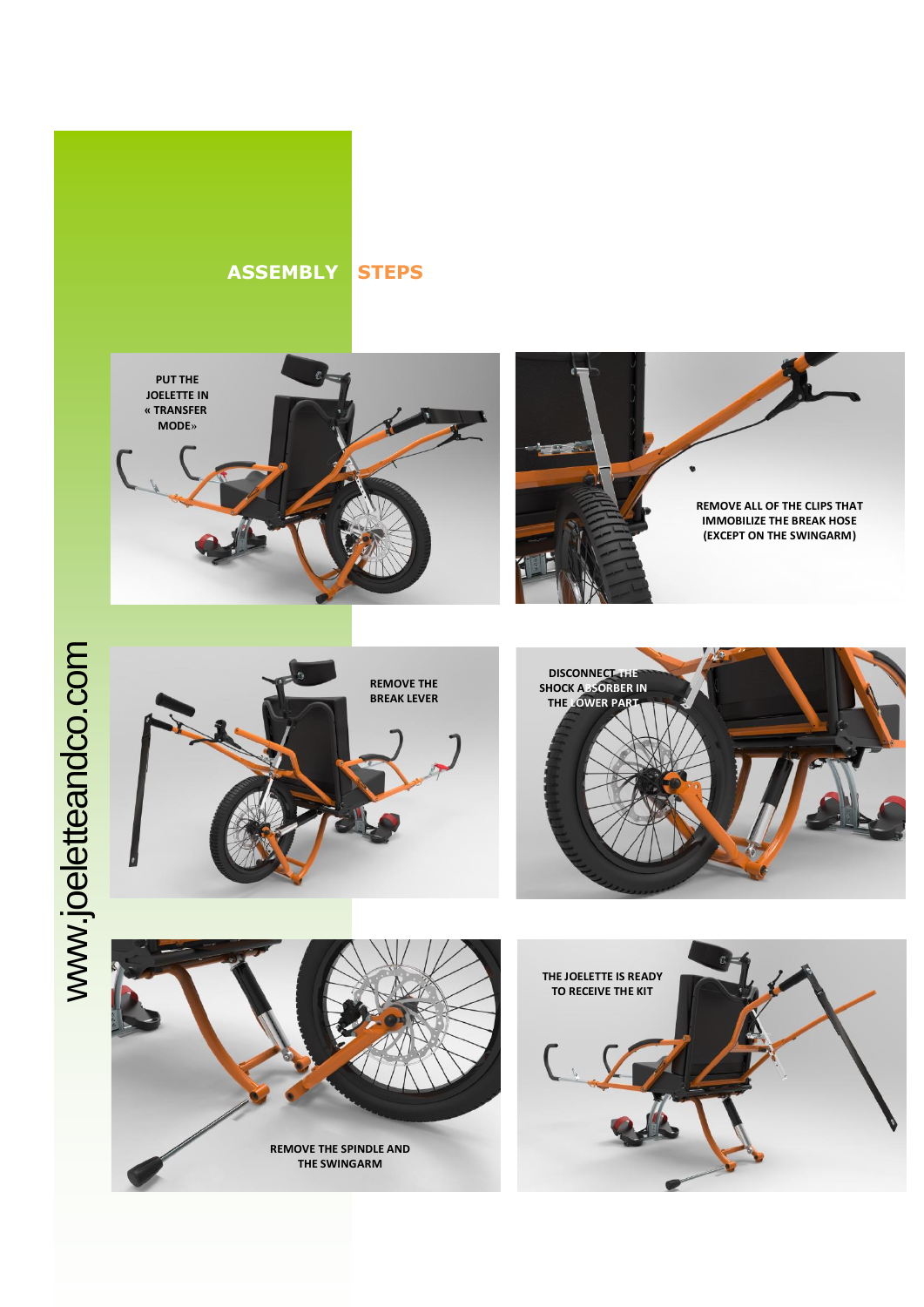